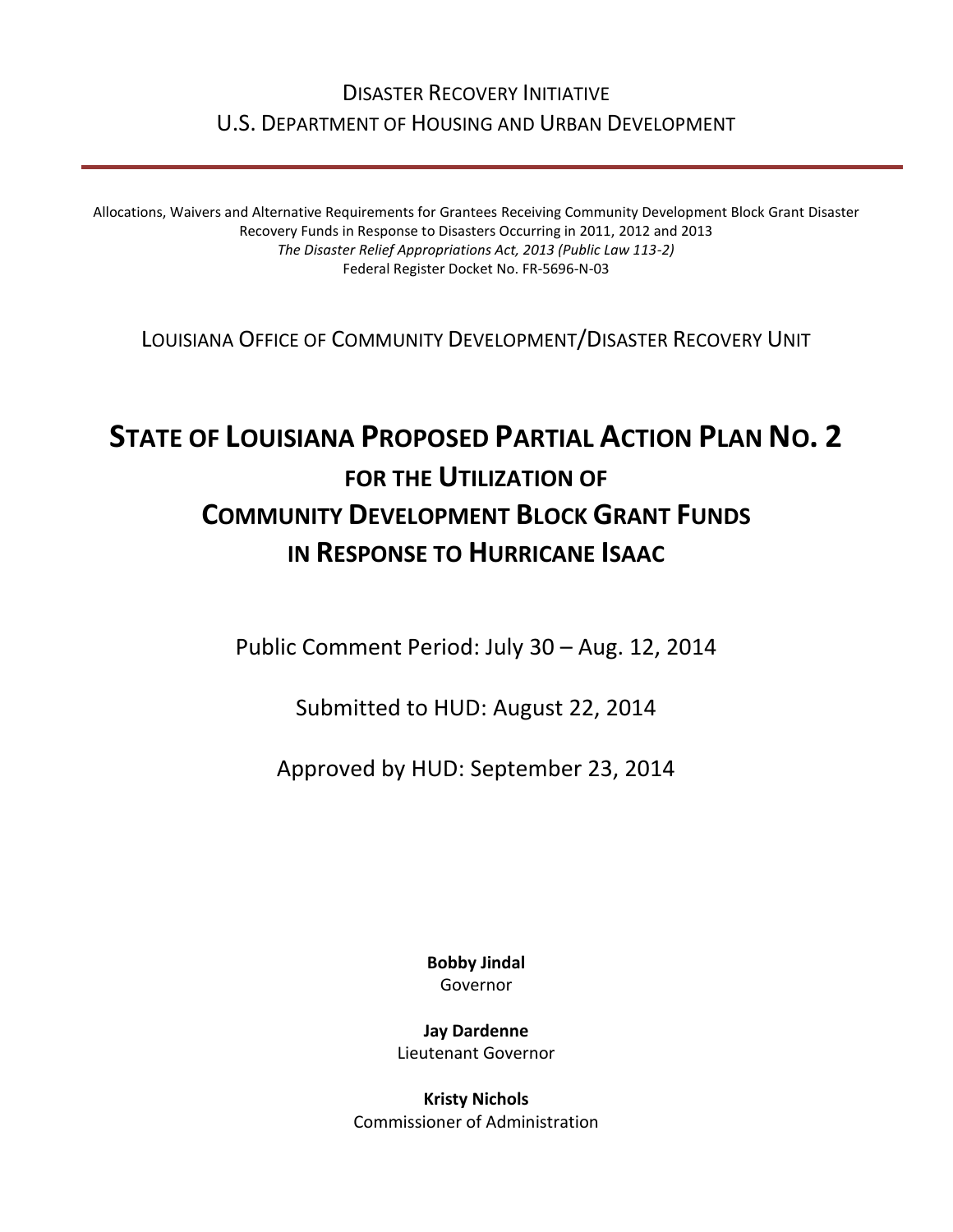### **Overview**

This Partial Action Plan No. 2 reallocates \$1,000,000 from the *Hazard Mitigation Assistance (HMA) Cost-Share for LMI Households Program* to the newly created *Homeowner Rehabilitation Program (HRP)*. This funding transfer, in accordance with the state's unmet needs assessment as outlined in its Initial Action Plan approved November 4, 2013, is necessary to address unmet needs in parishes that did not receive separate CDBG-DR allocations in response to Hurricane Isaac. Note no additional obligations are initiated by virtue of this amendment.

| Program                                                               | <b>Total</b><br><b>Allocation</b> | $%$ of<br><b>Allocation</b> | <b>Previous</b><br><b>Action Plan</b><br><b>Obligations</b> | <b>Obligation</b><br>for Partial<br><b>Action Plan</b><br><b>No. 2</b> | <b>Future Partial</b><br><b>Action Plans</b> |
|-----------------------------------------------------------------------|-----------------------------------|-----------------------------|-------------------------------------------------------------|------------------------------------------------------------------------|----------------------------------------------|
| St. John the Baptist Parish                                           | \$32,674,000.00                   | 50.8%                       | \$55,000.00                                                 | \$0.00                                                                 | \$32,619,000.00                              |
| <b>Plaquemines Parish</b>                                             | \$16,953,000.00                   | 26.3%                       | \$29,000.00                                                 | \$0.00                                                                 | \$16,924,000,00                              |
| <b>FEMA Cost-Share</b>                                                | \$5,886,000,00                    | 9.1%                        | \$5,886,000.00                                              | \$0.00                                                                 | \$0.00                                       |
| Hazard Mitigation Assistance Cost-Share for LMI<br>Households Program | \$3,446,084.00                    | 5.4%                        | \$1,740,000.00                                              | (\$650,000.00)                                                         | \$2,356,084.00                               |
| State Administration, Planning and Program Delivery                   | \$3,320,000.00                    | 5.2%                        | \$700,000.00                                                | \$0.00                                                                 | \$2,620,000.00                               |
| Parish Recovery Priority Projects                                     | \$1,100,000.00                    | 1.7%                        | \$1,100,000,00                                              | \$0.00                                                                 | \$0.00                                       |
| Homeowner Rehabilitation Program                                      | \$1,000,000.00                    | 1.6%                        | \$0.00                                                      | \$650,000.00                                                           | \$350,000.00                                 |
| <b>Total</b>                                                          | \$64,379,084.00                   | 100.0%                      | \$9,510,000.00                                              | \$0.00                                                                 | \$54,869,084.00                              |

# **I. Program Description**

A large number of Hurricane Isaac-affected homeowners have faced difficulty in securing sufficient resources to fully rebuild their homes, including those in parishes outside of the top five most-impacted that received individual CDBG-DR allocations. In both its initial Action Plan and in Partial Action Plan No. 1, the state identified and recognized substantial unmet housing needs, with 29 parishes reporting damages to owner-occupied households. While most of those instances were located within the top five most-impacted parishes, unmet housing needs in excess of \$387 million were identified in the state's more rural parishes.

# **Unmet Housing Need Estimate by Parish, Outside Top 5 Most Impacted**

| <b>Parish</b>    | Est. Damage     | <b>Haz. Payout in</b><br>ΙA | Adj. NFIP<br>Payout | <b>FEMAIA</b><br><b>Assistance</b> | <b>SBA Home</b><br>Loans | <b>Unmet Need</b> |
|------------------|-----------------|-----------------------------|---------------------|------------------------------------|--------------------------|-------------------|
| Allen            | \$724,531.10    | \$0.00                      | \$0.00              | (\$42,806.39)                      | \$0.00                   | \$681,724.71      |
| Ascension        | \$21,326,325.11 | (\$227,312.20)              | (\$624,489.05)      | (\$1,997,277.53)                   | (\$798,800.00)           | \$17,678,446.34   |
| Assumption       | \$12,227,750.59 | (\$49,910.63)               | \$0.00              | (\$1,120,141.46)                   | (\$302,000.00)           | \$10,755,698.50   |
| East Baton Rouge | \$18,852,976.08 | (\$260,773.25)              | (\$33,032.78)       | (\$2,140,812.95)                   | (\$540,100.00)           | \$15,878,257.10   |
| East Feliciana   | \$3,440,071.66  | (\$104,750.30)              | \$0.00              | (\$321,464.11)                     | (\$258, 200.00)          | \$2,755,657.25    |
| Iberia           | \$113,576.83    | (\$5,900.00)                | \$0.00              | \$0.00                             | \$0.00                   | \$107,676.83      |
| <b>Iberville</b> | \$10,658,671.50 | (\$30,310.37)               | (\$95,093.85)       | (\$1,024,313.36)                   | (\$136,300.00)           | \$9,372,653.93    |
| Jefferson Davis  | \$42,228.94     | \$0.00                      | \$0.00              | \$0.00                             | \$0.00                   | \$42,228.94       |
| Lafayette        | \$2,944.98      | \$0.00                      | (\$37,322.69)       | \$0.00                             | \$0.00                   | (\$34,377.71)     |
| Lafourche        | \$42,119,616.65 | (\$360,417.34)              | (\$300, 245.65)     | (\$4,209,831.41)                   | (\$1,837,600.00)         | \$35,411,522.25   |
| Livingston       | \$66,870,605.42 | (\$1,429,157.26)            | (\$4, 116, 310.83)  | (\$8,132,904.77)                   | (\$2,727,500.00)         | \$50,464,732.56   |
| Morehouse        | \$695,376.74    | (\$6,164.70)                | \$0.00              | (\$30,754.76)                      | \$0.00                   | \$658,457.28      |
| <b>Ouachita</b>  | \$0.00          | \$0.00                      | (\$4,226.64)        | \$0.00                             | \$0.00                   | (\$4,226.64)      |
| Pointe Coupee    | \$1,492,381.88  | (\$7,622.35)                | \$0.00              | (\$68,851.55)                      | (\$8,600.00)             | \$1,407,307.98    |
| Rapides          | \$0.00          | \$0.00                      | (\$22,381.82)       | \$0.00                             | \$0.00                   | (\$22,381.82)     |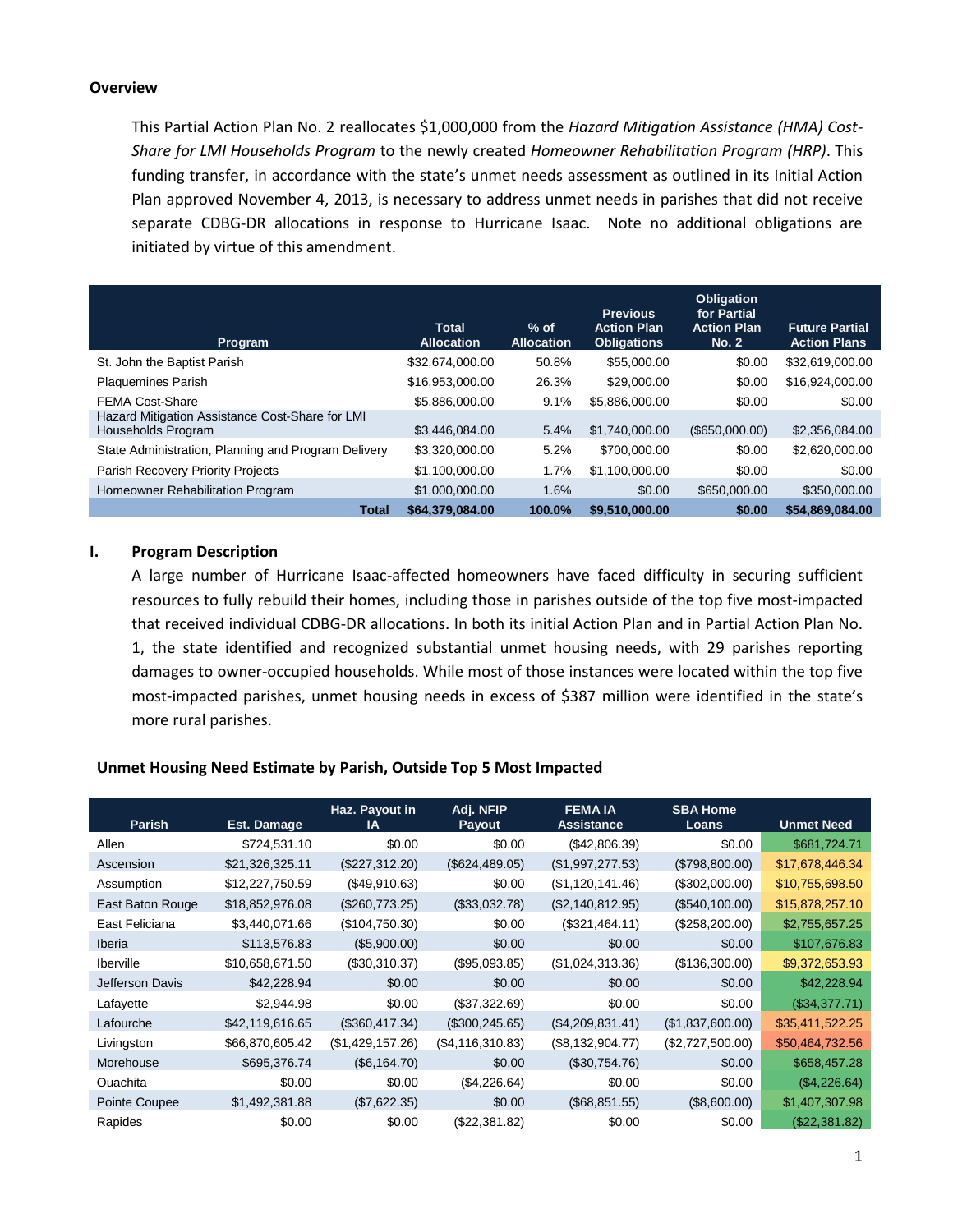| <b>Total</b>     | \$470,341,354.70 | (\$6,856,362.71) | (\$8,661,326.73) | (\$48,088,557.54) | (\$19,448,000.00) | \$387,287,107.73 |
|------------------|------------------|------------------|------------------|-------------------|-------------------|------------------|
| West Feliciana   | \$1,545,717.68   | (\$15,795.49)    | \$0.00           | (\$122,065.39)    | \$0.00            | \$1,407,856.80   |
| West Baton Rouge | \$3,962,543.74   | (\$31,332.47)    | (\$6,533.60)     | (\$328,479.02)    | (\$100,800.00)    | \$3,495,398.65   |
| Washington       | \$25,406,549.19  | (\$512, 169.34)  | (\$386,888.83)   | (\$2,564,618.08)  | (\$501,500.00)    | \$21,441,372.94  |
| Vernon           | \$0.00           | \$0.00           | (\$1,991.91)     | \$0.00            | \$0.00            | (\$1,991.91)     |
| Terrebonne       | \$39,614,876.57  | (\$403,868.29)   | (\$71,737.00)    | (\$3,672,068.45)  | (\$833,500.00)    | \$34,633,702.83  |
| Tangipahoa       | \$92,665,579.05  | (\$1,352,457.66) | (\$1,969,407.81) | (\$11,858,013.90) | (\$3,456,800.00)  | \$74,028,899.68  |
| St. Mary         | \$25,546,726.08  | (\$61,604.07)    | \$0.00           | (\$2,404,258.05)  | (\$247,300.00)    | \$22,833,563.96  |
| St. Martin       | \$3,913,914.12   | (\$14,373.30)    | \$0.00           | $(\$275,930.53)$  | (\$9,600.00)      | \$3,614,010.29   |
| St. James        | \$20,616,539.05  | (\$442, 219.07)  | (\$174,050.31)   | (\$1,619,722.87)  | (\$998,300.00)    | \$17,382,246.80  |
| St. Helena       | \$10,270,904.28  | (\$46,704.98)    | \$0.00           | (\$819,728.00)    | (\$214,900.00)    | \$9,189,571.30   |
| St. Charles      | \$28,260,806.61  | (\$510,228.49)   | (\$143,699.59)   | (\$2,583,196.57)  | (\$2,373,700.00)  | \$22,649,981.96  |
| St. Bernard      | \$39,970,140.84  | (\$983,291.15)   | (\$673,914.38)   | (\$2,751,318.39)  | (\$4,102,500.00)  | \$31,459,116.92  |
|                  |                  |                  |                  |                   |                   |                  |

In its Partial Action Plan No. 1, the state further defined the need for housing rehabilitation, pledging "to identify other funding sources for rehabilitation needs." In the time since the submission of Louisiana's Partial Action Plan No. 1, the state has worked with Catholic Charities Archdiocese of New Orleans (CCANO), the Isaac Disaster Case Management Program (DCMP) vendor, to identify such resources from other public, private and nonprofit sources. However, such alternative funding sources have been exhausted, and through its active pipeline of households receiving disaster case management services, CCANO has been able to illustrate the most current unmet rehabilitation needs for which resources have not been identified.

# **Isaac DCMP Unmet Repair Needs By Parish, 7/1/2014**

| <b>Parish</b>    | <b>LMI Household</b><br>Count | <b>LMI Unmet</b><br><b>Repair/Rebuild Cost **</b> | <b>Total Household</b><br>Count | <b>Total Unmet Repair/Rebuild</b><br>Cost ** |
|------------------|-------------------------------|---------------------------------------------------|---------------------------------|----------------------------------------------|
| <b>CCANO ***</b> | 24                            | \$251,421.29                                      | 26                              | \$253,068.63                                 |
| St. Bernard      | 13                            | \$38,104.73                                       | 15                              | \$39,752.07                                  |
| St. Charles      | 2                             | \$11,331.94                                       | 2                               | \$11,331.94                                  |
| St. James        | 9                             | \$201,984.62                                      | 9                               | \$201,984.62                                 |
| <b>CCBR</b>      | 210                           | \$1,243,207.54                                    | 220                             | \$1,274,991.53                               |
| Allen            | 16                            | \$147,000.00                                      | 21                              | \$170,000.00                                 |
| Ascension        | 11                            | \$70,185.34                                       | 11                              | \$70,185.34                                  |
| Assumption       | 1                             | \$2,000.00                                        | 1                               | \$2,000.00                                   |
| East Baton Rouge | 8                             | \$30,863.70                                       | 9                               | \$31,878.19                                  |
| East Feliciana   | 4                             | \$11,293.77                                       | 4                               | \$11,293.77                                  |
| Iberville        | 21                            | \$114,294.81                                      | 21                              | \$114,294.81                                 |
| Livingston       | 26                            | \$200,767.40                                      | 26                              | \$200,767.40                                 |
| Pointe Coupee    | $\overline{2}$                | \$27,354.00                                       | $\overline{2}$                  | \$27,354.00                                  |
| St. Helena       | 13                            | \$55,411.13                                       | 14                              | \$57,639.25                                  |
| St. Martin       | 4                             | \$26,497.49                                       | 4                               | \$26,497.49                                  |
| Tangipahoa       | 103                           | \$548,627.90                                      | 106                             | \$554,169.28                                 |
| West Feliciana   | 1                             | \$8,912.00                                        | 1                               | \$8,912.00                                   |
| <b>LSSDR</b>     | 33                            | \$151,397.36                                      | 37                              | \$198,397.36                                 |
| Washington       | 33                            | \$151,397.36                                      | 37                              | \$198,397.36                                 |
| <b>TRAC</b>      | 155                           | \$1,432,383.39                                    | 164                             | \$1,497,383.39                               |
| Lafourche        | 38                            | \$376,833.39                                      | 38                              | \$376,833.39                                 |
| St. Mary         | 22                            | \$166,000.00                                      | 23                              | \$168,000.00                                 |
| Terrebonne       | 95                            | \$889,550.00                                      | 103                             | \$952,550.00                                 |
| <b>Total</b>     | 422                           | \$3,078,409.58                                    | 447                             | \$3,223,840.91                               |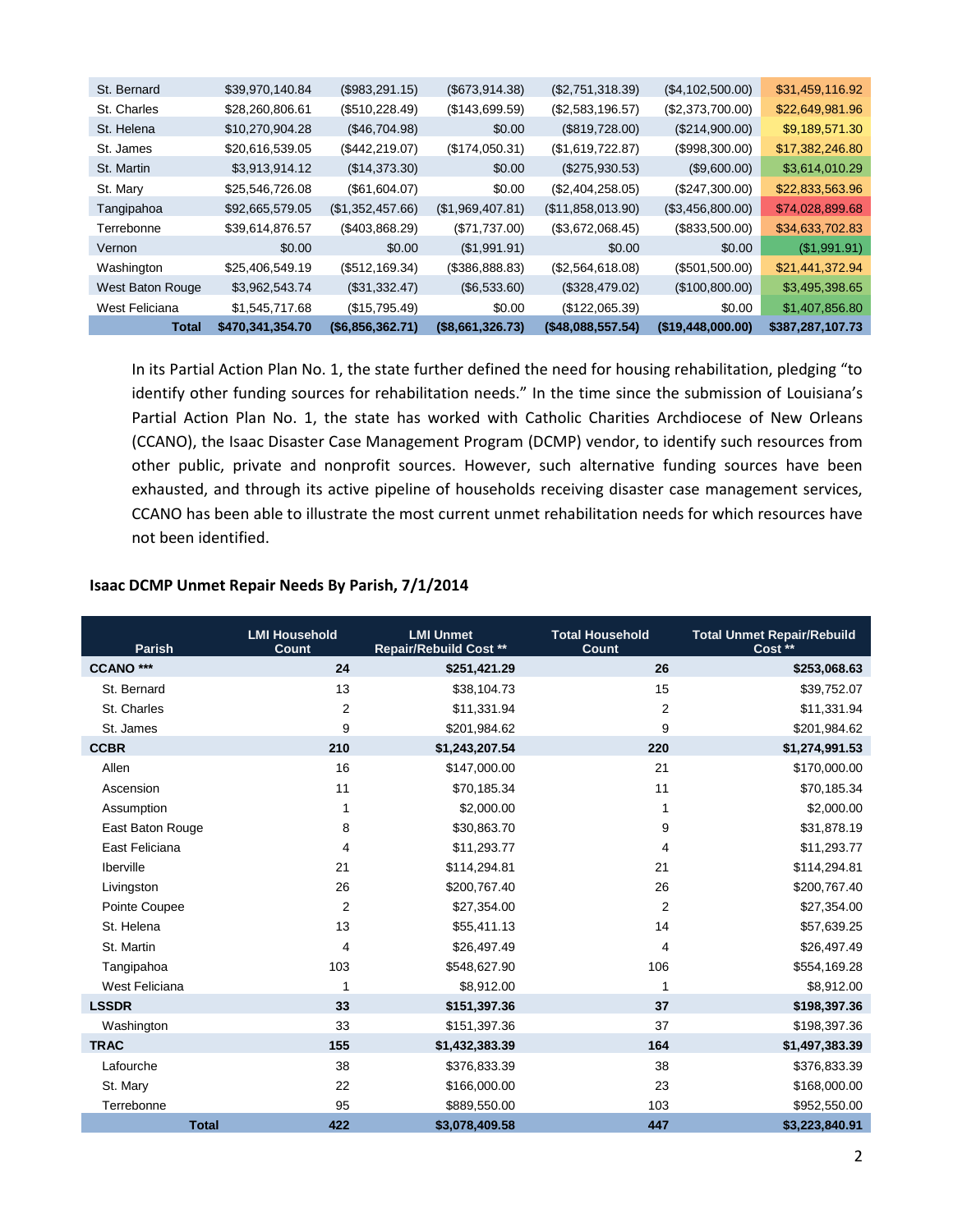#### **Data: DCMP Management Team, CCANO Lead**

\* According to HUD 2014 parish ELIL, VLIL, LIL guidelines.

\*\* Including all unmet repair needs with damage assessments of destroyed, major, or minor.

\*\*\* Agencies: CCANO=Catholic Charities Archdiocese of New Orleans; CCBR=Catholic Charities Baton Rouge;

LSSDR=Lutheran Social Services Disaster Response; TRAC=Terrebonne Readiness and Assistance Coalition.

Therefore, it is critical the state utilize CDBG-DR funds to address remaining unmet rehabilitation needs, specifically for low- and moderate-income (LMI) households, while still maintaining its commitment articulated in Partial Action Plan No. 1 to prioritize sustainable hazard mitigation assistance. With this proposed reallocation of \$1,000,000 to the HRP, the state believes both goals will be accomplished, but does reserve the right to further divert resources as the state's Isaac recovery efforts, and priorities, continue to evolve over time.

**Eligible Activity:** 105(a)(4) **National Objective:** Low- and Moderate-Income Benefit **Activity Amount:** \$1,000,000

# **II. Overview and Delivery**

The proposed HRP will be administered through the Louisiana Housing Corporation (LHC) as an Isaacspecific part of the Nonprofit Rebuilding Pilot Program funded through a CDBG-DR award to address recovery from hurricanes Katrina and Rita. The program will provide funding to assist LMI, owneroccupant households that have a gap in financial means due to resource limitations, who are living in homes that are in a substandard condition and/or in violation of code requirements. The program will utilize CDBG-DR funds and will be limited to parishes impacted by Hurricane Isaac that did not receive direct allocations of CDBG-DR funds. These parishes are **Allen, Ascension, Assumption, East Baton Rouge, East Feliciana, Iberville, Lafourche, Livingston, Morehouse, Pointe Coupee, St. Bernard, St. Charles, St. Helena, St. James, St. Martin, St. Mary, Tangipahoa, Terrebonne, Washington, West Baton Rouge and West Feliciana**. The HRP is designed to identify homes in need of repair and/or rehabilitation and provide funding for use in addressing each homeowner's needs. Through a Notice of Funding Availability (NOFA), the LHC will select experienced partner agencies such as nonprofit organizations, units of local government (ULG) (i.e. sub-recipients) and other organizations to carry out all phases of owner-occupied housing rehabilitation, including applicant intake, case management and construction work.

The goals of the program are to:

- Provide decent, safe and sanitary housing in Hurricane Isaac-impacted parishes, as outlined above, through the provision of minor repair and rehabilitation activities designed to mitigate damage that occurred as a result of this disaster;
- Prioritize assistance for LMI households; and
- Prioritize the provision of decent, safe and sanitary housing for elderly and disabled populations.

#### **III. Program Size**

The state will initially allocate \$1,000,000 to develop the HRP to help homeowners get back in their homes, but reserves the right to revise this sum at a later date should it be warranted.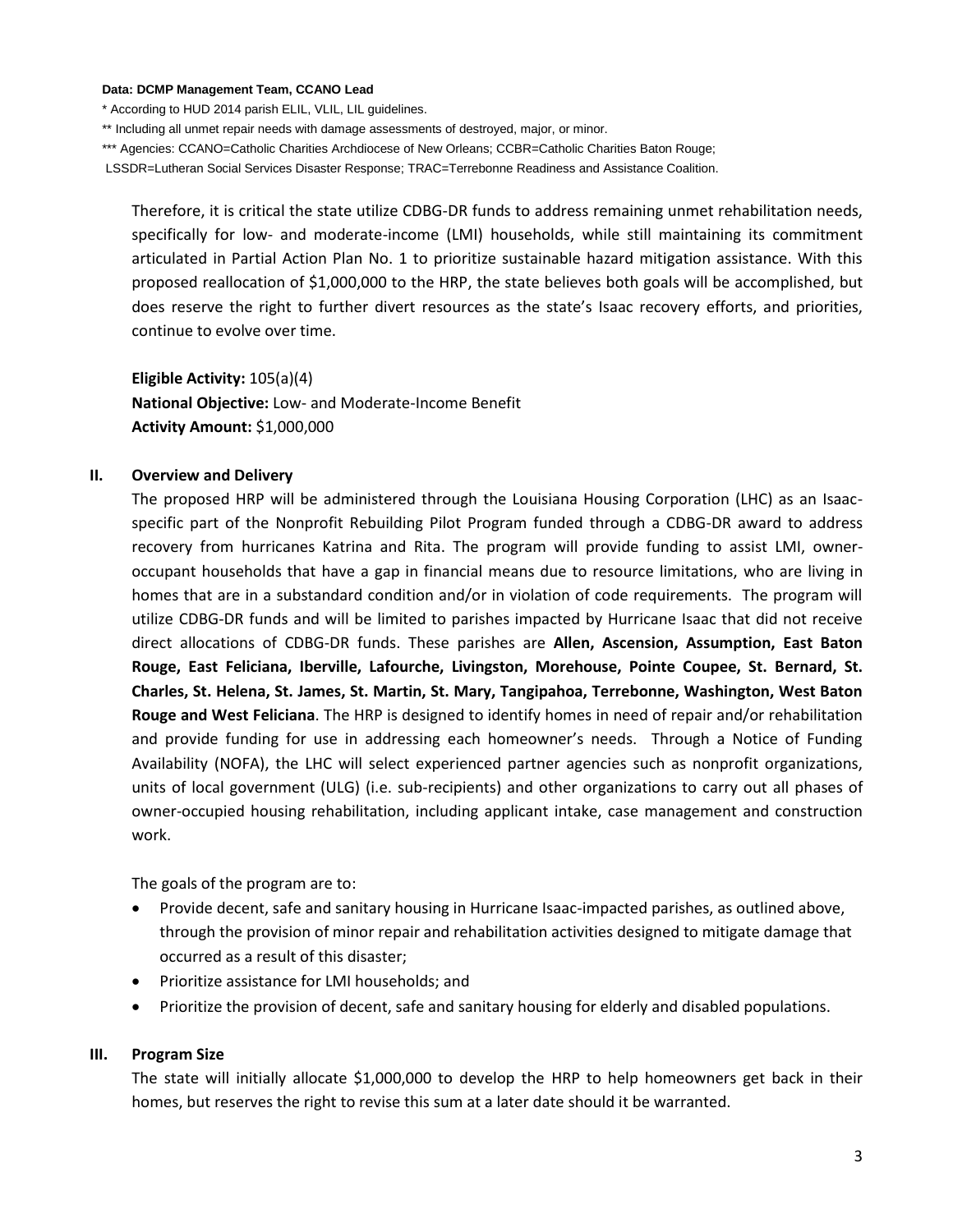# **IV. Eligible Applicants**

Eligible homeowners would be limited to LMI Louisiana residents impacted by Hurricane Isaac in the parishes listed in section III above. While the program has been designed to target the needs identified by households currently in the state's Isaac DCMP pipeline, eligibility will be open to all LMI households with demonstrable rehabilitation needs in the abovementioned parishes.

# **V. Use of Funds**

CDBG-DR assistance under the HRP will be provided to applicants in the form of a direct grant to the homeowner via a grant agreement recorded with the local parish clerk of court. The grant agreement will include, but is not limited to: covenants requiring authorization of payments directly to the contractor responsible for executing repair work orders; for the homeowner to own, occupy and insure their home for not less three (3) years after rehabilitation; and, if the property is located within a Special Flood Hazard Area (SFHA), maintenance of flood insurance in perpetuity on the property.

# **VI. Monitoring**

Monitoring will be performed by the LHC and OCD/DRU staff in accordance with the contracts and the OCD/DRU Monitoring Plan.

# **VII. Overall Grant Impact**

As previously stated, this Partial Action Plan does not obligate additional funds; rather, it reallocates \$1,000,000 from the HMA Cost-Share for LMI Households Program to the HRP. Of this sum, \$650,000 had been previously obligated in Partial Action Plan No. 1 and will subsequently remain obligated under the new HRP. It also should be noted that the state will honor all commitments made to specific parishes made in the HMA Cost-Share for LMI Households Program and articulated in Partial Action Plan No. 1.

| <b>Parish</b>      | <b>Parish Obligations in Partial</b><br><b>Action Plan No. 1</b> | <b>Amounts Moved to the</b><br><b>Homeowner Rehabilitation</b><br><b>Program</b> | New,<br><b>Current</b><br><b>Obligations</b> | <b>Minimum to</b><br>be Obligated<br>in Future<br><b>Partial Action</b><br><b>Plans</b> | <b>Total</b>   |
|--------------------|------------------------------------------------------------------|----------------------------------------------------------------------------------|----------------------------------------------|-----------------------------------------------------------------------------------------|----------------|
| Tangipahoa         | \$450,000.00                                                     | \$300,000,00                                                                     | \$150,000.00                                 | \$300,000,00                                                                            | \$450,000.00   |
| Livingston         | \$450,000.00                                                     | \$50,000.00                                                                      | \$400,000.00                                 | \$50,000.00                                                                             | \$450,000.00   |
| Washington         | \$240,000.00                                                     | \$0.00                                                                           | \$240,000.00                                 | \$0.00                                                                                  | \$240,000.00   |
| Terrebonne         | \$300,000.00                                                     | \$0.00                                                                           | \$300,000.00                                 | \$0.00                                                                                  | \$300,000.00   |
| All Other Parishes | \$300,000.00                                                     | \$300,000.00                                                                     | \$0.00                                       | \$300,000.00                                                                            | \$300,000.00   |
| Parishes TBD       | \$0.00                                                           | \$0.00                                                                           | \$0.00                                       | \$1,706,084.00                                                                          | \$1,706,084.00 |
| <b>Total</b>       | \$1,740,000.00                                                   | \$650,000.00                                                                     | \$1,090,000.00                               | \$2,356,084.00                                                                          | \$3,446,084.00 |

#### **Allocation/Obligation Changes to HMA Cost-Share for LMI Households Program**

#### **New Allocation/Obligation in HRP**

| <b>Source</b>                                                      | <b>Total</b>   |
|--------------------------------------------------------------------|----------------|
| Allocated/Obligated from HMA Cost-Share for LMI Households Program | \$650,000,00   |
| To be obligated in future Partial Action Plans                     | \$350,000,00   |
| <b>Total</b>                                                       | \$1,000,000.00 |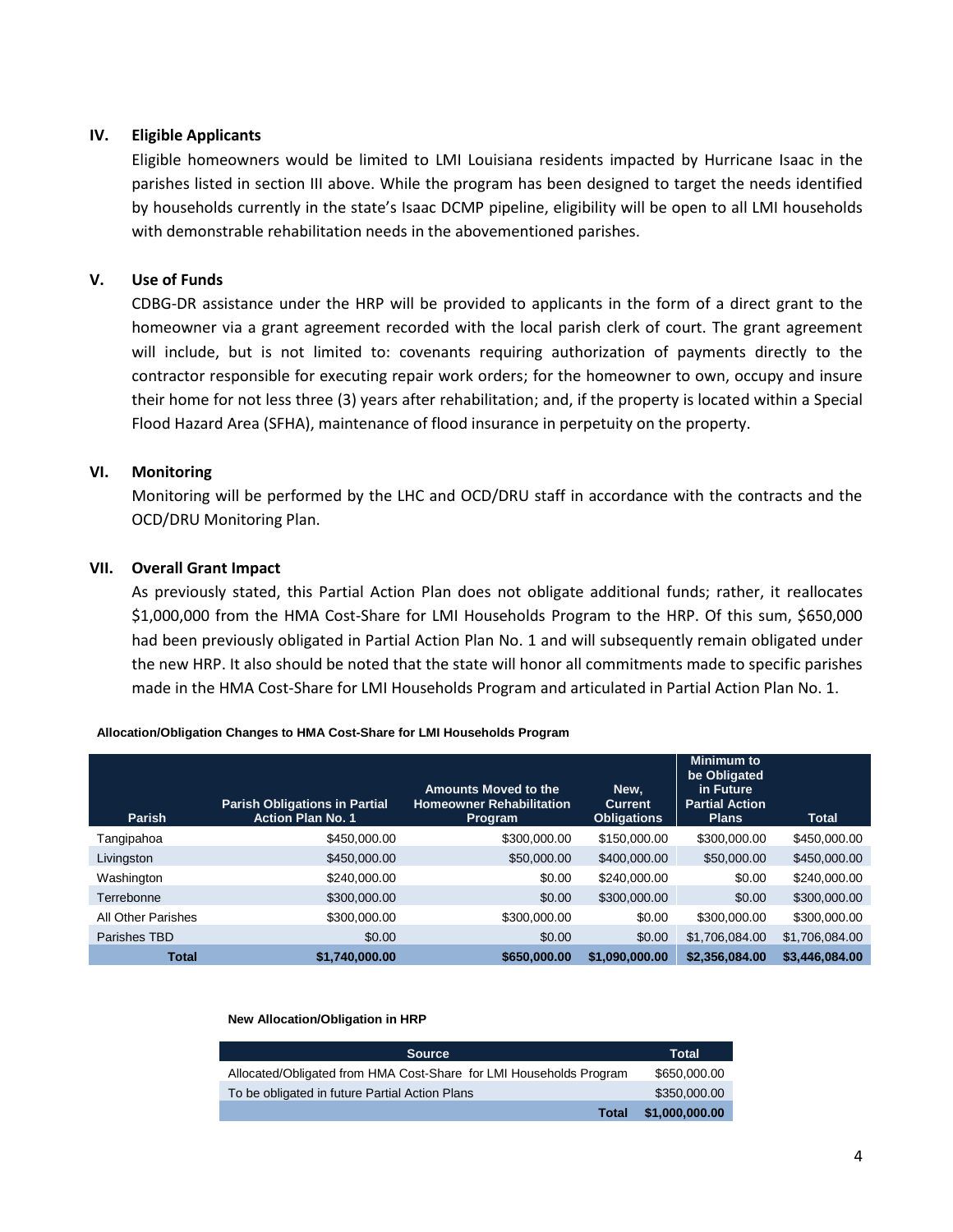# **VIII. Public Comment**

A. This Partial Action Plan is considered substantial as it allocates \$1 million and creates a new program, per the allowable activities described in the Initial Action Plan. The formal public comment period for the plan was July 30, 2014 through August 12, 2014 at 5 p.m.

Citizens and organizations can comment on this amendment via:

- The OCD/DRU website[, http://www.doa.louisiana.gov/cdbg/dr/IC\\_ActionPlans.htm;](http://www.doa.louisiana.gov/cdbg/dr/IC_ActionPlans.htm)
- Emailing them to [ocd@la.gov;](mailto:ocd@la.gov)
- Mailing them to Disaster Recovery Unit, P.O. Box 94095, 70804-9095, Attn: Janice Lovett; or
- Faxing them to the attention of Janice Lovett at (225) 219-9605.

The plan will be translated into Vietnamese and Spanish to reach the limited English proficiency citizens in the impacted areas. Citizens with disabilities or those who need other technical assistance can contact the OCD/DRU office for assistance via the methods listed above.

# B. **Summary of Public Comments and State's Response**

Three public comments were received from nonprofit agencies serving the Isaac‐affected population through the FEMA‐funded Isaac Disaster Case Management program: Catholic Charities of the Diocese of Baton Rouge, Lutheran Social Services Disaster Response, and Terrebonne Readiness and Assistance Coalition. One comment was received by Lafourche Parish Government. The comments below are combined from the responses provided by these four agencies, and the responses are to the combined comments.

# **Comment 1: \$1,000,000 will not be enough to address the Hurricane Isaac housing issues in 21 impacted parishes.**

Lafourche Parish Government asserts that, if there are more than 32,000 homes in Lafourche Parish, and one assumes 30 percent of the residences (9,600) were impacted by Hurricane Isaac, the state could only allow \$104 of repairs per house. The parish asks how the state will address the Hurricane Isaac housing issues in the remaining 20 parishes.

# **Response:**

Based on the state's unmet needs assessment submitted with its initial Action Plan, 2,002 owner-occupied households in Lafourche Parish reported some level of damage as a result of Hurricane Isaac. This statistic was based on methodology driven by applicants to FEMA's Individual Assistance (IA) program and represented, at the time it was gathered, best available data. However, the state does recognize and is mindful that this methodology may not have reflected the true extent of damage in the parish.

The intent of the state's CDBG-DR award, as well as all of the programs designed therein, is not to compensate for all damages incurred, but rather to supplement other means of recovery, such as awards through other sources of federal assistance and insurance payments. Moreover, through the submission of this Partial Action Plan, the state concedes insufficient resources are available to meet all identified needs. In this case, the HMA program has been created to address \$1,000,000 of a documented \$3,223,840.91 need. Therefore, the state will continue to monitor the evolution of its unmet needs as its Isaac-recovery efforts continue and will, when possible, direct resources toward meeting those needs.